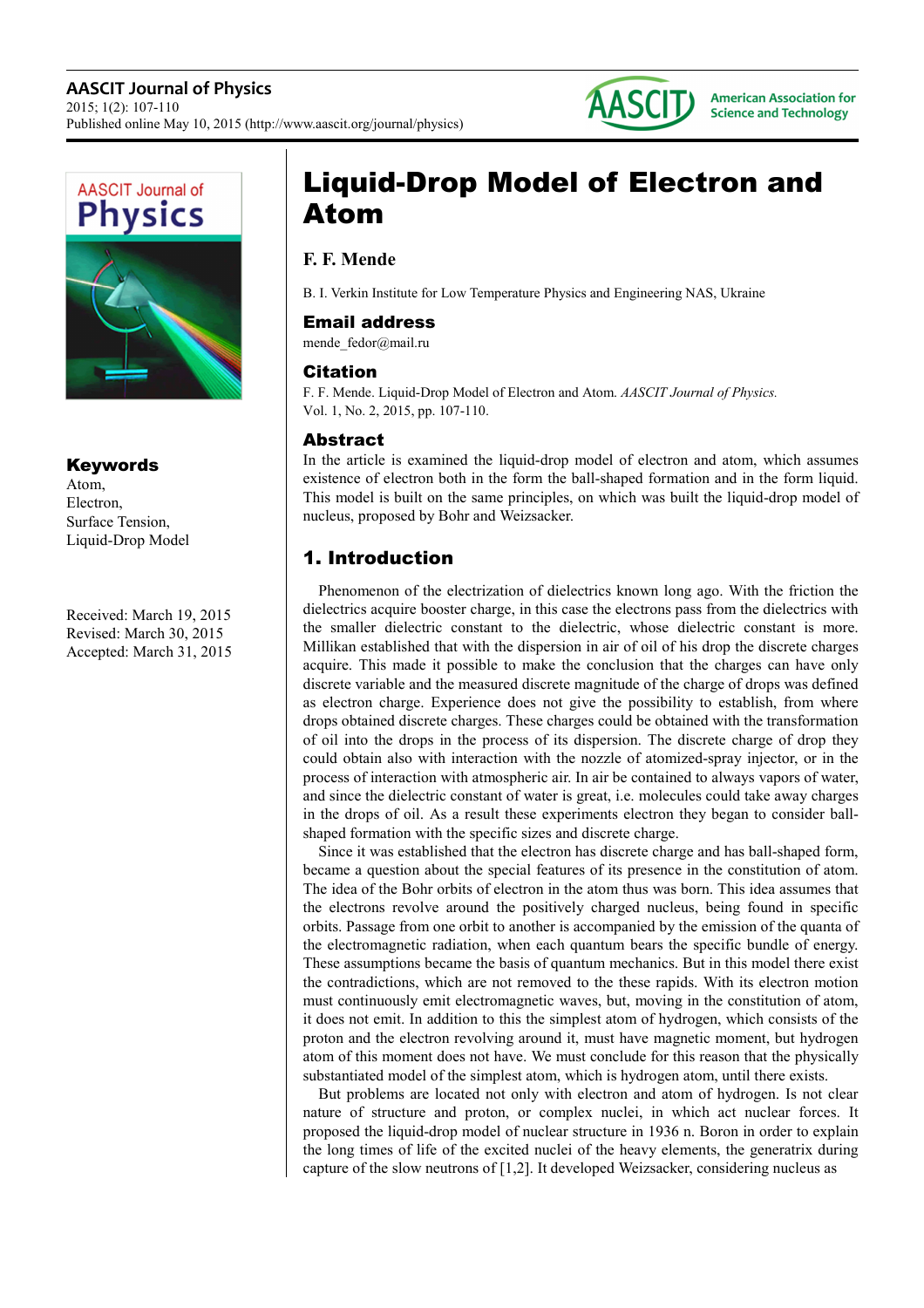the spherical drop of incompressible charged nuclear fluid [3,4]. The proposed model had large haste, and with its aid it was possible to explain many properties of nuclei and to, in the first place, obtain semi-empirical formula for the nuclear binding energy.

In this article we will attempt to build the liquid-drop model of electron and atom.

## 2. The Liquid-Drop Model of Electron and Atom

Electron can be found in the bound state in the constitution of atom, and also in the free state in the form of electron beams or near the incandescent cathode in the electronic devices. In the free state electron to be found also in the conductors, when it can freely be moved into the teleconductor. But if we consider electron the ball-shaped formation of the specific sizes, then problems here appear. In the superconductive state the depth of penetration of magnetic pour on and currents composes values the strand of several hundred angstroms, while the value of the surface roughness it is measured by microns. The electron velocity in superconductive niobium with the critical magnetic field is about 300 m/s. If electron was ball, then moving along so twisting a trajectory, it due to the inertial forces would destroy surface, but this it does not occur. Therefore possible being to assume that located in the composition of conductors, electrons present liquid, and they move according to its laws. When conductor they heat to the high temperature, this liquid similar to water vapor evaporates from the surface of conductor. After exceeding the limits of conductor, vapors of this liquid are condensed into the drops, forming electrons.

Liquid has the surface tension, because of which the drop of liquid acquires ball-shaped form. In this case internally the pressure in the drop is created by the forces of surface tension, which act on the surface.

The pressure, created by the surface of drop is determined by the relationship

$$
p_{\sigma} = \frac{2\sigma}{r} \tag{2.1}
$$

where  $\sigma$  is coefficient of surface tension, *r* is radius of drop.

Laplace proposed this formula.

The electron is had the external electric field, which attempts to tear electron, these force pour on in the direction they are reverse to the forces of surface tension. Their pressure on the surface of electron is determined by the relationship

$$
p_E = \frac{1}{2} \varepsilon_0 E_s^2 \tag{2.2}
$$

where  $E<sub>s</sub>$  is tension of electrical pour on the surface of

electron.

The tension of electrical pour on the surface of electron it is determined by the relationship

$$
E_s = \frac{e^2}{32\pi^2 \varepsilon_0 r_e} \tag{2.3}
$$

where  $e$  is electron charge,  $\varepsilon_0$  is the dielectric constant of vacuum,  $r_e$  is a radius of electron.

Equalizing relationships (2.1) and (2.2) and taking into account relationship (2.3) we obtain the coefficient of surface tension for the electronic liquid

$$
\sigma_e = \frac{e^2}{64\pi^2 \varepsilon_0 r_e^3}
$$

Substituting in relationship (2.4) tabulated data, we obtain

$$
\sigma_e = 2.10^{11} \frac{N}{m}.
$$

For the comparison let us point out that for the water the value of surface tension composes 0, 073 N/m, while for mercury it is equal to 0,487 N/m.

A classical radius of electron composes 2.8x10-15 m. From the of experimental of data of from of the e - p of scattering of data and Hydrogen of spectroscopy follows that a radius of proton composes  $9x10^{-16}$  m.

If we attempt ourselves to place proton inside the electron, then the fields of proton neutralize the charge of electronic liquid, after converting it into the usual badly compressible liquid. Volumetric drop will begin to be enlarged, being converted into the shell (Fig. 1) [5]. This shell will be extended until sets in the equilibrium between the electric forces, which attempt to press sphere and to the elastic forces of the electronic liquid, which prevent this compression. This process will determine the radius of the atom of hydrogen, which is equal  $5.3x10^{-11}$  m. Since the charge of electronic liquid is equal to the charge of proton, electric fields outside the atom will be absent.



*Fig. 1. The liquid-drop model of atom.*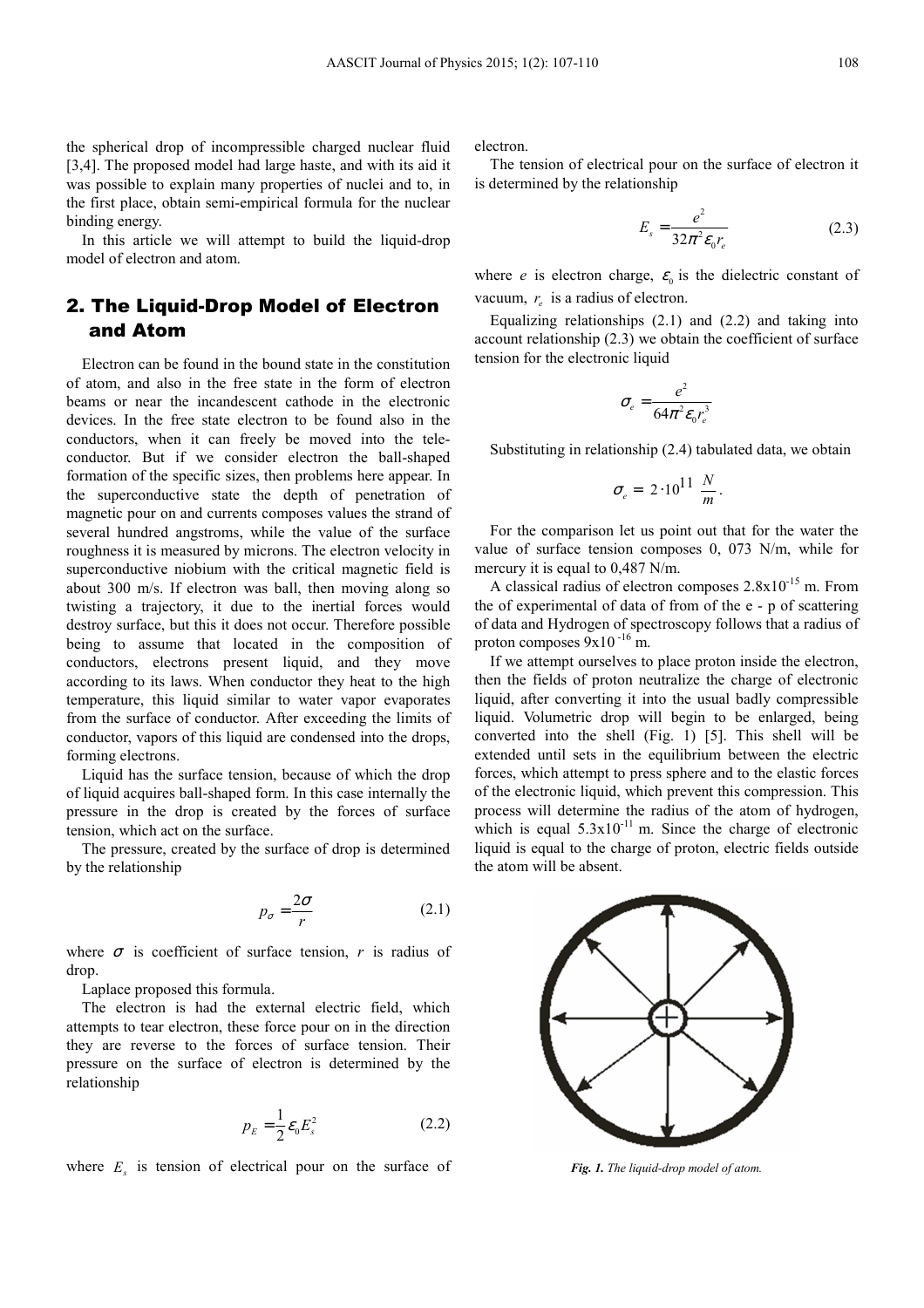### 3. Conductivity of Metals and the Drop Theory of the Electron

Sufficient conductivity of normal metals extended by theory the model of the Drude appears. Electrons in the metal are considered as electron gas, to which it is possible to apply kinetic theory of gases. It is considered that the electrons, as the atoms of gas in the kinetic theory, are the identical solid spheres, which move along the straight lines until they encounter with each other. It is assumed that the duration of separate collision is negligible, and that between the atoms it acts no other forces, except the forces, which appear at the moment of collision. Since electron is negatively charged particle, then for observing the condition of electroneutrality in the solid body also must be the particles of another type, i.e., the positively charged ions. Drude assumed that the compensating positive charge belongs to the ions, which it considered fixed.

A simple scientific picture of the atom where the positive charge *e* of proton (or *Ze*) is located in the centre of the spherical homogenous distribution of negative charge –*e* (or –*Ze*) in order to calculate electrodynamics properties (polarization, conductivity) as well as other mechanical properties of the atoms (materials), may be today also taken as a clear and evident method (tool) on the phenomenological level, at least in the classroom of physics. In 1900 P. Drude already developed a useful model of electron gas of the free electrons in metals, based on the fact that metal could easily released 1, 2 or 3 valence electrons. Drude derived a relationship for the conductivity of metal on the assumption that electrons have same velocities according to thermal energy 3/2 kT. Lorentz (in 1905) improved the Drude's model by taking into account Maxwell-Boltzmann distribution of velocities. However, the relationship of conductivity remains unchanged despite numerical changes.

Despite the fact that gas density of conduction electrons is approximately 1000 times more than the density of classical gas at normal to temperature and pressure, in the the Drude's model the methods of the kinetic theory of the inert rarefied gases adapt. The basic assumptions of the Drude's model consist of the following:

In the interval between the collisions is not considered interaction of electron other electrons and ions even it is considered that each electron moves with the constant velocity along the straight line. Further, it is considered that in the presence of external pour on electron it moves in accordance with Newton's law. In the Drude's model, as in the kinetic theory, collisions are the instantaneous events, which suddenly change the electron velocity, and time between two sequential collisions  $\tau$  is called relaxation time. This time enters into the relationship, which determines the conductivity of the metal

$$
\sigma=\frac{ne^2\tau}{m}.
$$

In this case the connection between the current density in

the metal and the tension of electric field takes the form:

$$
\vec{j} = \sigma \vec{E}
$$

It is assumed that the electrons come into the state of thermal equilibrium with the lattice exclusively because of the collisions.

The Drude's model satisfactorily describes the phenomenon of the conductivity of metals and up to now successfully it is used in the electrodynamics.

The relation of conductivity of the metal can be also valid within the framework of quantum mechanics laws, by introducing electron effective mass *m*\* instead of standard mass *m*. By the concept of effective mass a specific features of moving electrons through the periodic potential can be correctly included. However, a definition of relaxation time will become little more sophisticated.

The conductivity of normal metals in the ac fields is characterized by the presence of the skin effect, when electrical and magnetic fields penetrate only to the specific depth. This phenomenon finds its explanation within the framework of Maxwell's equations. The depth of penetration  $\delta_S$  and the surface resistance  $R_S$  are determined by the relationships:

$$
\delta_{S} = \left(\frac{2}{\omega\mu_{0}\sigma}\right)^{\frac{1}{2}}, R_{S} = \left(\frac{\omega\mu_{0}}{2\sigma}\right)^{\frac{1}{2}},
$$

The drop theory, when electronic component in the metal is considered as electronic liquid, changes approach to the determination of the conductivity of metal. Task is converted into the hydrodynamic task along the flow around obstacles of the moving liquid. With the flow of the liquid about the fixed obstacles are two regimes: laminar and turbulent. For each form of flow there is critical Reynolds number Re<sub>cr</sub>, which determines passage from the laminar flow to the turbulent. With the fulfillment of conditions of  $Re \leq Re_{cr}$ occurs laminar flow, with  $Re \geq Re_{cr}$  in the liquid appear turbulences. With the laminar flow of liquid energy losses be absent, and, therefore, is absent resistance. In the turbulent regime, with the diffraction of obstacles in the liquid appear turbulences, which lead to the energy losses. Specifically, by this it is possible to explain the fact that even at temperatures, which are approached absolute zero, the end resistance is observed in metals. But if the obstacles streamlined with liquid accomplish oscillatory or other other motions, then this leads to additional turbulences, and, therefore, also to an increase in the resistance. And the greater the amplitude of the fluctuations of the streamlined obstacles, the greater turbulences, which leads to an increase in the resistance. This circumstance leads to the dependence of the resistance of metals on the temperature, since. with an increase in the temperature the amplitude of the oscillations of lattice ions increases.

The approach examined can be used for explaining this phenomenon as the superconductivity, which can be the consequence of the passage of the flow of electronic liquid